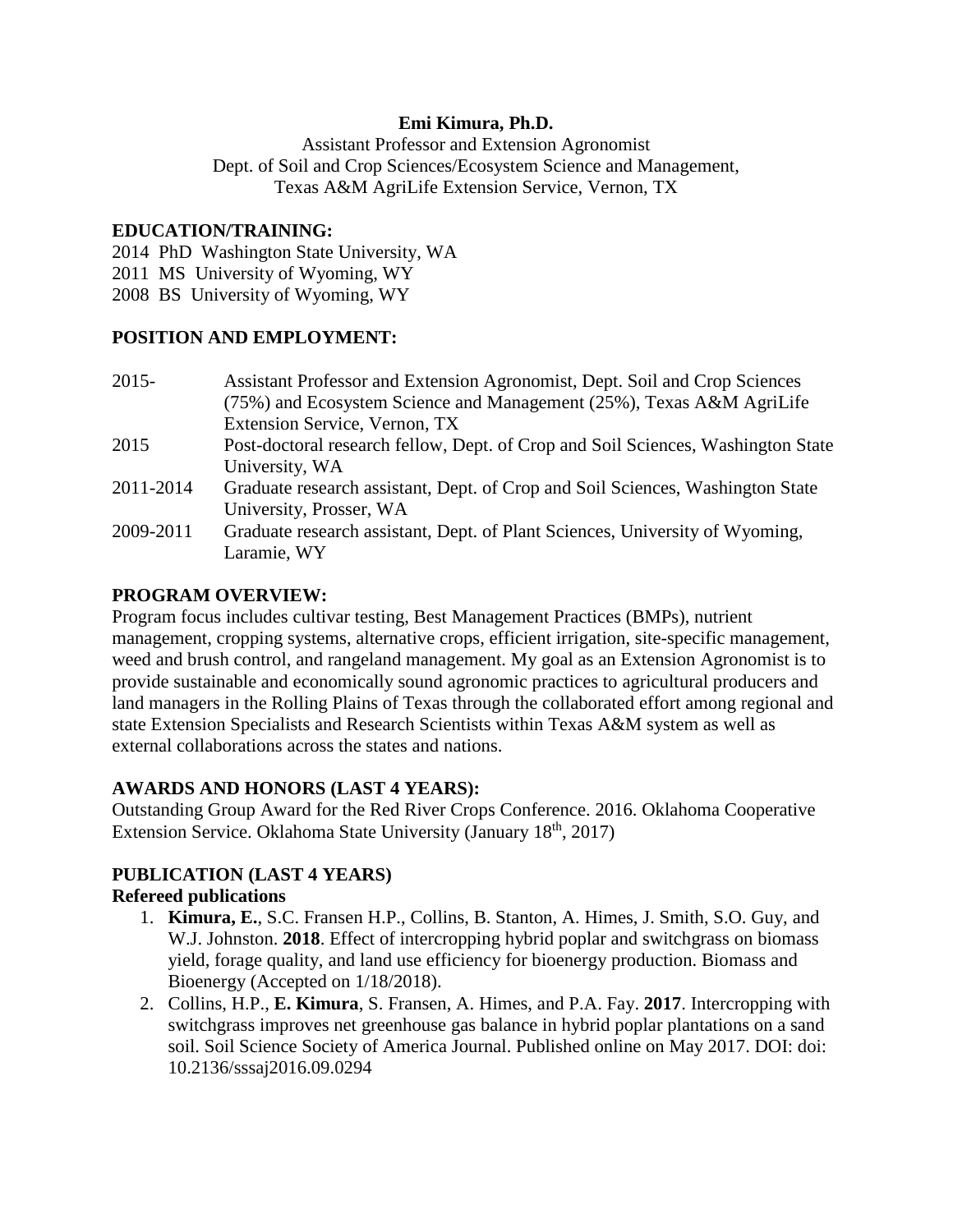- 3. Collins, H.P., **E. Kimura,** C.S. Frear, and C.E. Kruger. **2016**. Phosphorus Uptake by Potato from Fertilizers Recovered from Anaerobic Digestion. Agron. J. 108: 2036-2049.
- 4. Llewellyn, D., G. Rohwer, S. Norberg, **E. Kimura**, S. Neibergs, and S. Fransen. **2015.** Case study: Evaluating farm processed canola and camelina meals as protein supplements. 8 (2):2158-9429. J. NACAA.
- 5. **Kimura, E.**, H.P. Collins, S.O. Guy, W.J. Johnston, and S.C. Fransen. **2015**. Breaking seed dormancy of switchgrass (*Panicum virgatum* L.): A review. Biomass Bioenerg. 80:94-101.
- 6. **Kimura, E.**, H.P. Collins, and S.C. Fransen. **2015.** Biomass production and nutrient removal by switchgrass (*Panicum virgatum*) under irrigation. Agron. J. 107:204-210.

## **Non-refereed publications**

- 1. **Kimura, E.**, J. Woodward, G. Morgan, J. Ramirez, T. Royer, B. Rodriguez, I. Yates, D. Dobitz, J. Coplen, D. Dunlap, R. Martin, C. Myers, Z. Petty, L. Reagan, J. Westbrook, and K. White. **2018.** Replicated Agronomic Cotton Evaluation (RACE) Rolling Plains of Texas, 2017. Texas A&M AgriLife Extension. SCSC-2018-XX.
- 2. **Kimura, E.**, J. Bell, C. Trostle, and C. Neely. **2017**. Winter Wheat Management Calendar for the Rolling Plains and High Plains of Texas. ESC-048.
- 3. Neely, C., D. C. Trostle, J. Bell, J. McGinty, D. Hathcoat, **E. Kimura**, S. McLellan, and P. DeLaune. **2017**. 2017 Texas Canola Variety Trials. SCSC-2017-11
- 4. Neely, C., D. C. Trostle, J. Bell, J. McGinty, D. Hathcoat, **E. Kimura**, S. McLellan, and P. DeLaune. **2017**. 2016 Texas Uniform Canola Variety Trials. SCSC-2017-10.
- 5. **Kimura, E.**, J. Woodward, G. Morgan, J. Ramirez, T. Royer, B. Rodriguez, I. Yates, D. Dobitz, J. Coplen, D. Dunlap, R. Martin, C. Myers, Z. Petty, L. Reagan, J. Westbrook, and K. White. **2017.** Replicated Agronomic Cotton Evaluation (RACE) Rolling Plains of Texas, 2016. Texas A&M AgriLife Extension. SCSC-2017-03.
- 6. Bell, J., E. Bynum, R. French, **E. Kimura**, C. Neely, and J. McGinty. **2016**. The Importance of Controlling Volunteer Wheat. SCSC-2016-28.
- 7. Neely, C., D. C. Trostle, J. Bell, J. McGinty, D. Hathcoat, **E. Kimura**, S. McLellan, and P. DeLaune. **2016**. 2016 Texas Uniform Canola Variety Trials. SCSC-2016-24.
- 8. Neely, C., D. Hathcoat, D. Drake, **E. Kimura**, J. Ramirez, and M. Berry. **2016**. Forage Variety Results. Texas Cool-Season Annual Variety Trials. SCSC-2016-23.
- 9. Neely, C. D. Hathcoat, D. Drake, C. Trostle, J. Bell, **E. Kimura**, J. McGinty, J. Ramirez, C. Allen, A. Knutson, X. Morris, C. Livingston, and P. Sirmon. **2016.** Texas wheat uniform variety trials. Texas A&M AgriLife Extension. SCS-2015-22.
- 10. **Kimura, E.,** J. Bell, C. Trostle, C. Neely, and D. Drake. **2016.** Potential causes of yellowing during tillering stage of wheat in Texas. Texas A&M AgriLife Extension. (ESC-040) SCS-2016-11.
- 11. McGinty, J., **E. Kimura,** P. Baumann, P. Dotray, and G. Morgan. **2016.** Weed management in Texas cotton. Texas A&M AgriLife Extension. SCS-2016-16.
- 12. **Kimura, E.**, J. Woodward, G. Morgan, J. Ramirez, B. Rodriguez, I. Yates, D. Dobitz, J. Coplen, D. Dunlap, R. Martin, Z. Petty, L. Reagan, J. Westbrook, and K. White. **2016.** Replicated Agronomic Cotton Evaluation (RACE) Rolling Plains of Texas, 2015. Texas A&M AgriLife Extension. SCS-2016-12.